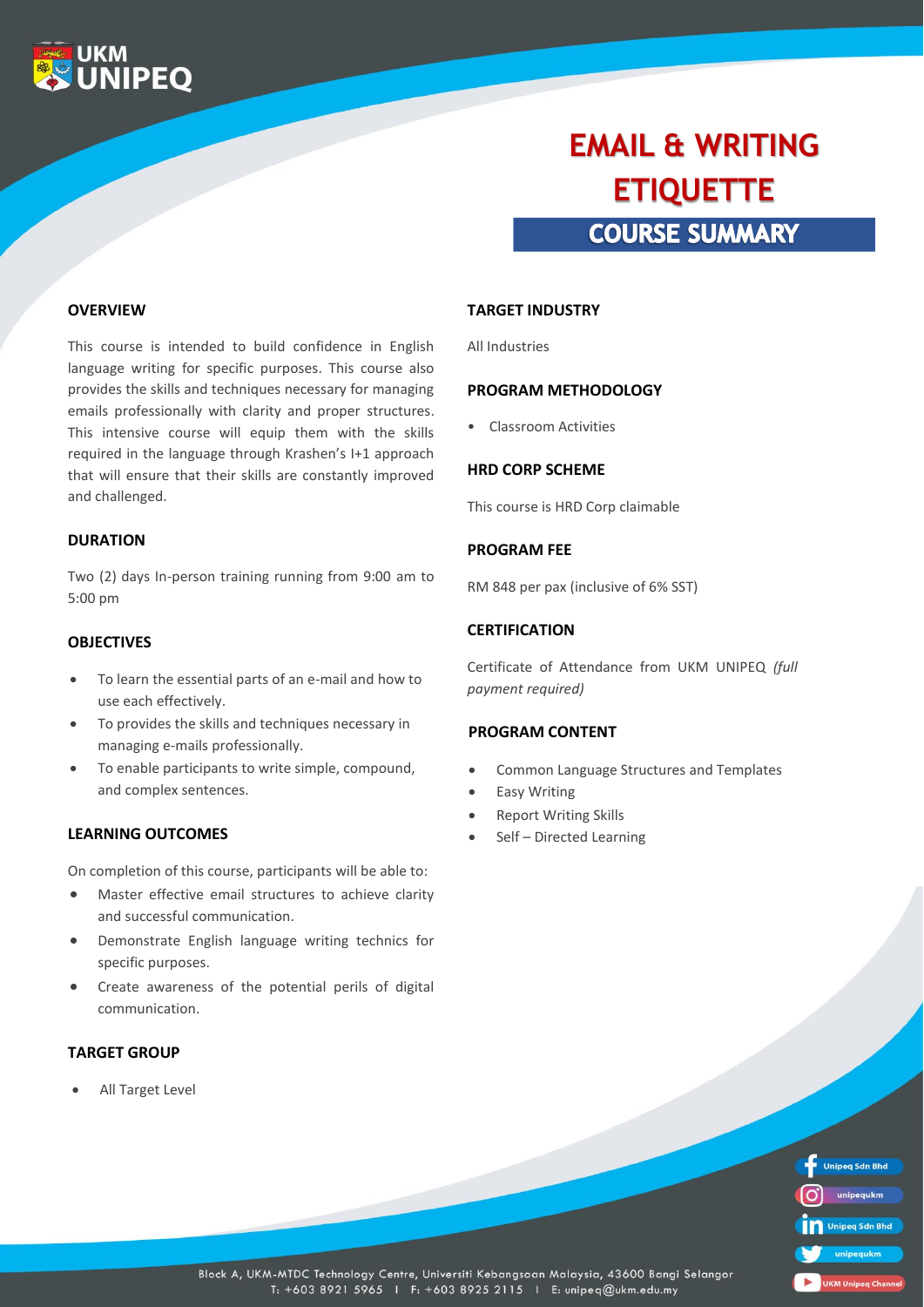

# **COURSE OUTLINE**

## **Day 1**

| <b>Time</b>                         | <b>Content</b>                                         |
|-------------------------------------|--------------------------------------------------------|
| $8:30$ am $-9:00$ am                | Registration                                           |
| $9:00$ am $-10:30$ am               | <b>Introduction</b>                                    |
|                                     | <b>Common Language Structures and Templates</b>        |
|                                     | Overview of the language structures<br>$\bullet$       |
|                                     | Common factors in using a language<br>$\bullet$        |
| 10:30 am $-$ 11:00 am               | <b>Morning Break</b>                                   |
| 11:00 am $-$ 1:00 pm                | <b>Common Language Structures and Templates (Cont)</b> |
| 1:00 pm $-$ 2:00 pm                 | <b>Lunch Break</b>                                     |
| $2:00 \text{ pm} - 4:00 \text{ pm}$ | <b>Easy Writing</b>                                    |
|                                     | Templates in writing                                   |
|                                     | Templates in Communication                             |
|                                     | Verbs, subject-verb agreement                          |
| 4:00 pm $-$ 4:30 pm                 | Hands On and Q&A                                       |
| 4:30 pm $-5:00$ pm                  | Tea Break & End of Day 1                               |



Block A, UKM-MTDC Technology Centre, Universiti Kebangsaan Malaysia, 43600 Bangi Selangor<br>T: +603 8921 5965 1 F: +603 8925 2115 1 E: unipeq@ukm.edu.my